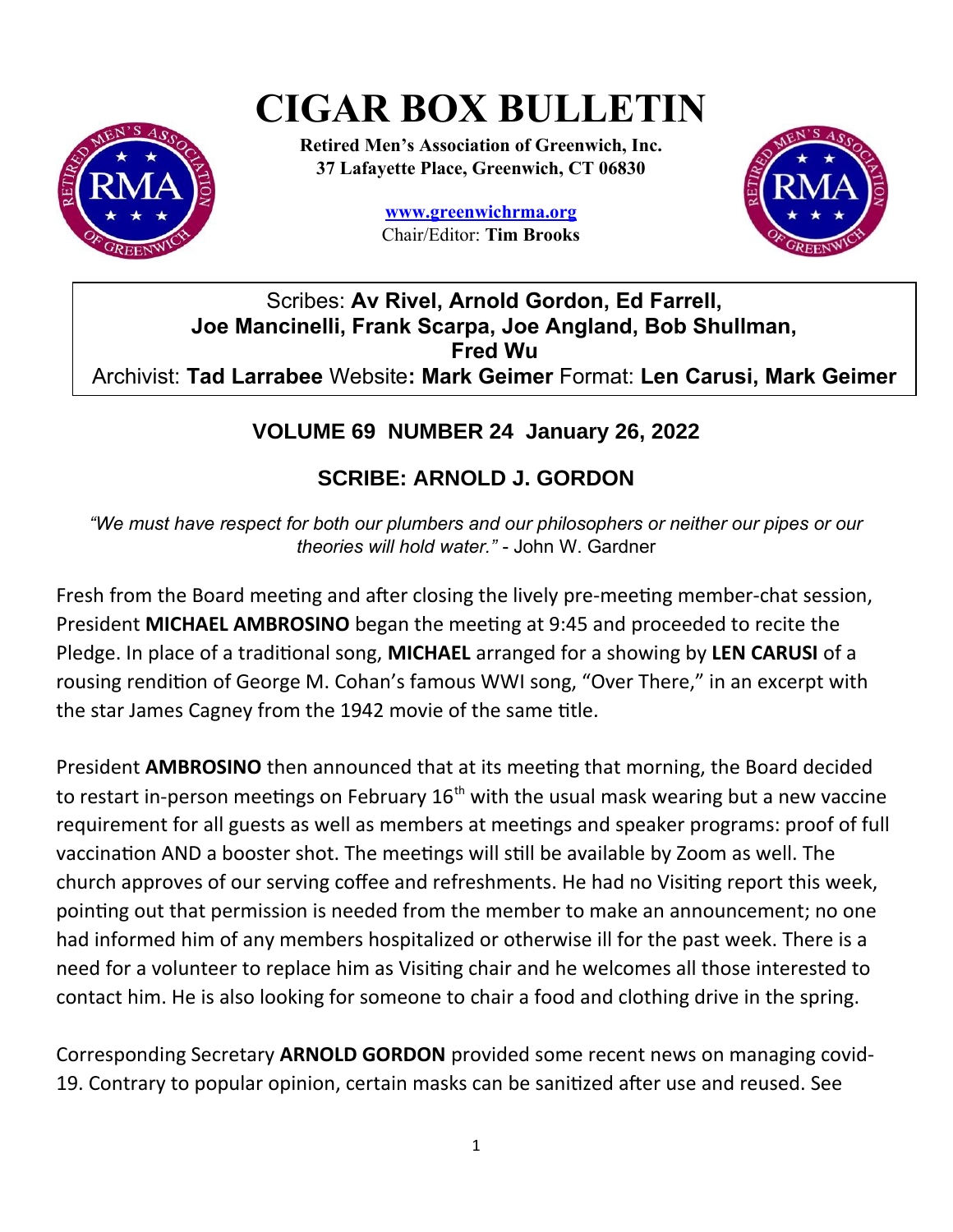[https://www.nytimes.com/wirecutter/blog/how-to-reuse-n95-kn95-and-other-disposable](https://www.nytimes.com/wirecutter/blog/how-to-reuse-n95-kn95-and-other-disposable-masks/?utm_campaign=WirecutterWeekly&utm_medium=email&utm_source=newsletter&utm_content=BestOfWeek&utm_term=ReuseFaceMask)masks/?

[utm\\_campaign=WirecutterWeekly&utm\\_medium=email&utm\\_source=newsletter&utm\\_conte](https://www.nytimes.com/wirecutter/blog/how-to-reuse-n95-kn95-and-other-disposable-masks/?utm_campaign=WirecutterWeekly&utm_medium=email&utm_source=newsletter&utm_content=BestOfWeek&utm_term=ReuseFaceMask) [nt=BestOfWeek&utm\\_term=ReuseFaceMask](https://www.nytimes.com/wirecutter/blog/how-to-reuse-n95-kn95-and-other-disposable-masks/?utm_campaign=WirecutterWeekly&utm_medium=email&utm_source=newsletter&utm_content=BestOfWeek&utm_term=ReuseFaceMask)

He also pointed out that three free N95 masks per person will soon be available in CT at CVS, Costco, RiteAid, ShopRite, Walmart and Walgreen stores. They are expected to arrive within a week or so. Details can be found here: [https://www.cdc.gov/vaccines/covid-19/retail](https://www.cdc.gov/vaccines/covid-19/retail-pharmacy-program/participating-pharmacies.html)[pharmacy-program/participating-pharmacies.html](https://www.cdc.gov/vaccines/covid-19/retail-pharmacy-program/participating-pharmacies.html)

Two members who have recently tested positive, wondered how long the virus can linger in the body and be transmissible, even after isolation up to 10 days. Two recent articles address these issues:

[https://www.medpagetoday.com/special-reports/exclusives/96765?](https://www.medpagetoday.com/special-reports/exclusives/96765?xid=nl_mpt_investigative2022-01-26&eun=g1787845d0r&utm_source=Sailthru&utm_medium=email&utm_campaign=InvestigativeMD_012622&utm_term=NL_Gen_Int_InvestigateMD_Active) xid=nl\_mpt\_investigative2022-01- [26&eun=g1787845d0r&utm\\_source=Sailthru&utm\\_medium=email&utm\\_campaign=Investiga](https://www.medpagetoday.com/special-reports/exclusives/96765?xid=nl_mpt_investigative2022-01-26&eun=g1787845d0r&utm_source=Sailthru&utm_medium=email&utm_campaign=InvestigativeMD_012622&utm_term=NL_Gen_Int_InvestigateMD_Active) [tiveMD\\_012622&utm\\_term=NL\\_Gen\\_Int\\_InvestigateMD\\_Active](https://www.medpagetoday.com/special-reports/exclusives/96765?xid=nl_mpt_investigative2022-01-26&eun=g1787845d0r&utm_source=Sailthru&utm_medium=email&utm_campaign=InvestigativeMD_012622&utm_term=NL_Gen_Int_InvestigateMD_Active)

<https://www.cdc.gov/coronavirus/2019-ncov/your-health/quarantine-isolation.html#isolation>

**ARNOLD** is still looking for someone who was friendly with recently departed former member Charlie Marshall in order to deliver a memorial; please contact **ARNOLD** if you knew him and can oblige [\(ajgordo@verizon.net;](about:blank) 203-340-9336). The Corresponding Secretary joke brigade has lost two members recently. Although we are now five-strong with **PAUL CAMPION** as a newbie, we need one or two more. All you need is a funny bone, a speaking voice, and the honor of entertaining your fellow RMAers. Get in touch with **ARNOLD** please. Still hogging the Zoomlight, **ARNOLD** pinch hit for the scheduled jokester for the day, who was unable to appear. He offered a potpourri of some groaners, wise cracks and otherwise silly material.

# **ANNOUNCEMENTS AND COMMITTEE REPORTS**

**Membership: PETER STERN** reported that there were 59 in attendance, including three guests: Tom Doody g/o **ED MASTOLONI**; Dick Williamson g/o **STEVE BOIES** and **STEVE MYERS**; Bob Mendelsohn (from Colorado) g/o **BOB SHULLMAN**. Three snowbirds from Florida participated: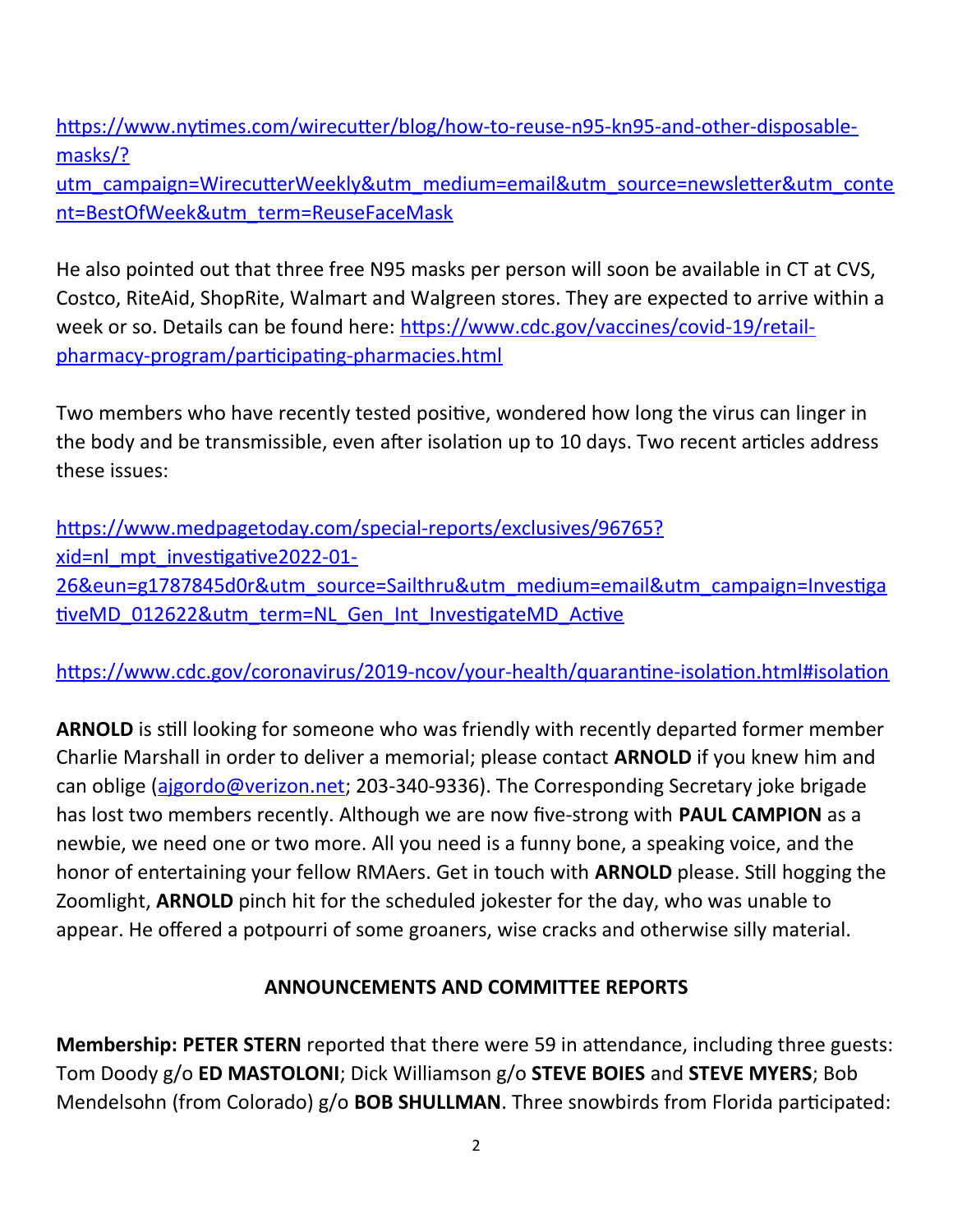**BILL O'DONNELL, TONY FITZPATRICK** and **GRAN BURGESS**. **DIETER BLENNEMANN**, at 86, was the only birthday boy.

An induction ceremony was held for **GARY RIDDELL**, who was nominated by **ANDERS EKERNAS**, seconded by **FRED WU**. **GARY** was Risk Manager for Swiss Bank UBS. **ANDERS** described him as a wise man with a wealth of knowledge, who served with **ANDERS** on the asset management committee and council for the First Congregational Church in Old Greenwich. In his comments, **GARY** said that Greenwich is fortunate to have a group like the RMA; he looks forward to meeting the members.



Gary Riddell

In anticipation of having in-person meetings starting on February 16<sup>th</sup>, PETER urged members to provide him in advance with a copy of their vaccination card showing evidence of the booster shot. You can attach a copy (e.g., .pdf or .jpg) to an e-mail message and send it to [members@greenwichrma.org](about:blank). In the subject line, put VAX + Booster, and your name. You can also show your vaccination card at the screening desk by the Social Hall to be added to the approved list. **PETER** gave kudos to **LEE LUNDY**, the first member to send in his vaccination data.

**JOE MANCINELLI** summarized his report to the Board on the November 2021 Banquet held at the Tamarack Club. It was a very successful event for the 176 attendees who enjoyed good food and a pleasant after-lunch program, including a performance by the Melody Men, who were in good voice and spirits! It was an opportunity for our members to gather with friends and guests in a festive atmosphere. After consideration of all expenses and income, including some gifts, we broke even.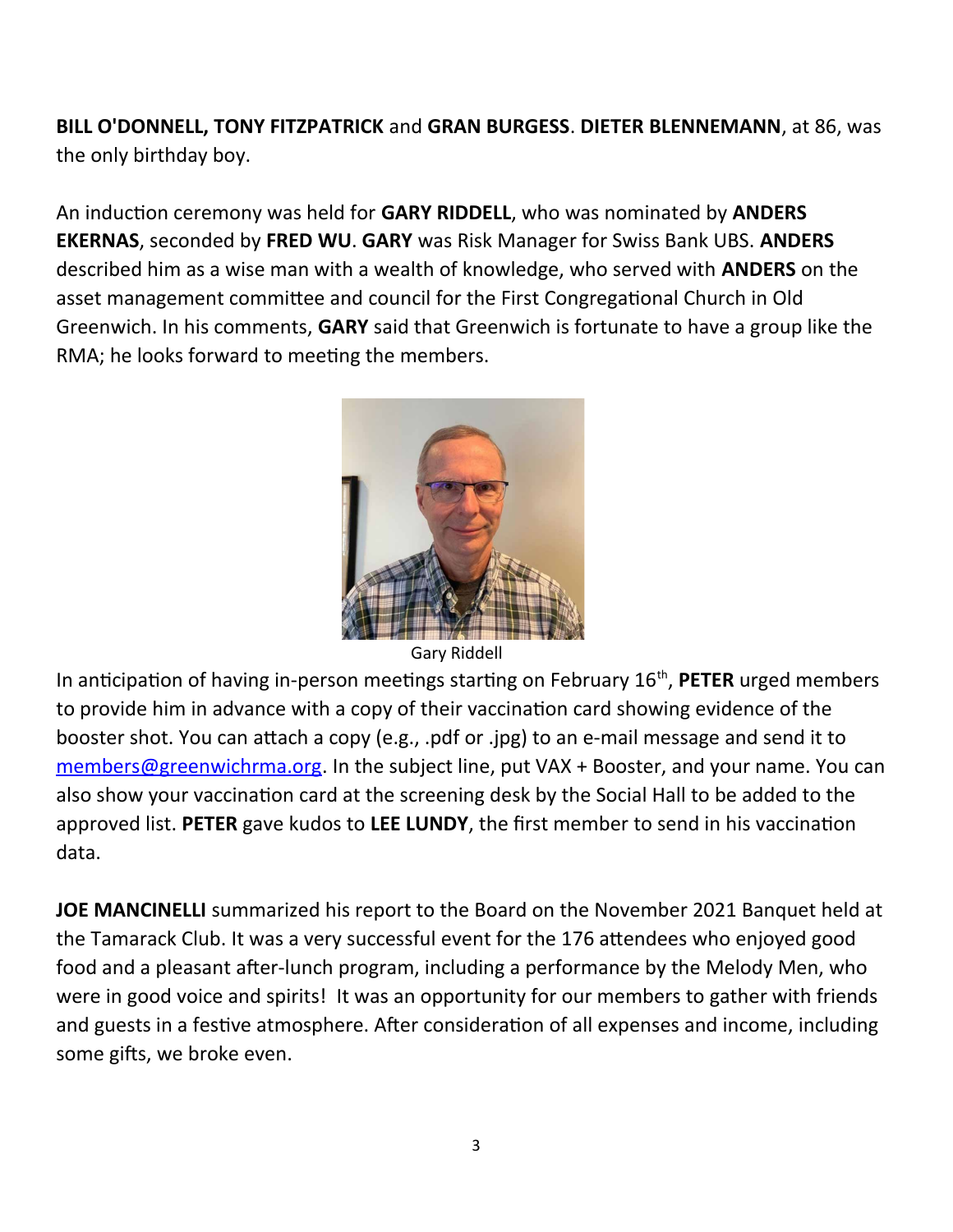

Tamarack Club 2021 RMA Banquet

**JERRY POLLOCK** described this week's speaker program with Anka Badurina, PhD, whose topic is "Immigration Today: Myths and Facts." **BOB RIMMER** announced that next week's program will feature Steven Katz, Chairman of the Commission on Aging for the Town of Greenwich, who will tell us about "Successful Aging at Home and in Our Community." It will be his second RMA appearance.

**JACK WEIR** described the latest activities of the recently formed Publicity Committee. Several initiatives are in progress with various media (radio, TV, newspapers) in town. For example, by arrangement with the *Greenwich Sentinel*, an article summarizing the talk by Karen Dynan on the U.S. economy as well as information on RMA was published. More details on the Committee's programs will be forthcoming. **JACK** thanked several members who had made possible the new arrangement for a weekly RMA column in the *Sentinel* (which has a circulation of 20,000), including **SKIP AUCH, BOB SHULLMAN, FRED WU, HOLLISTER STURGES** and your CBB editor and scribes.

**JACOB SCHONDORF** informed us that the AARP tax aide program will start next week, using a drop-off procedure this year; there will be no in-person preparations. Make an appointment to drop off your tax documents (203-548-7710). Drop-off is on Monday, pickup on Wednesday, or Wednesday for Friday pick-up. Packets indicating what you should include are available at the Town Hall front desk or at the Senior Center.

#### **FUN AND GAMES**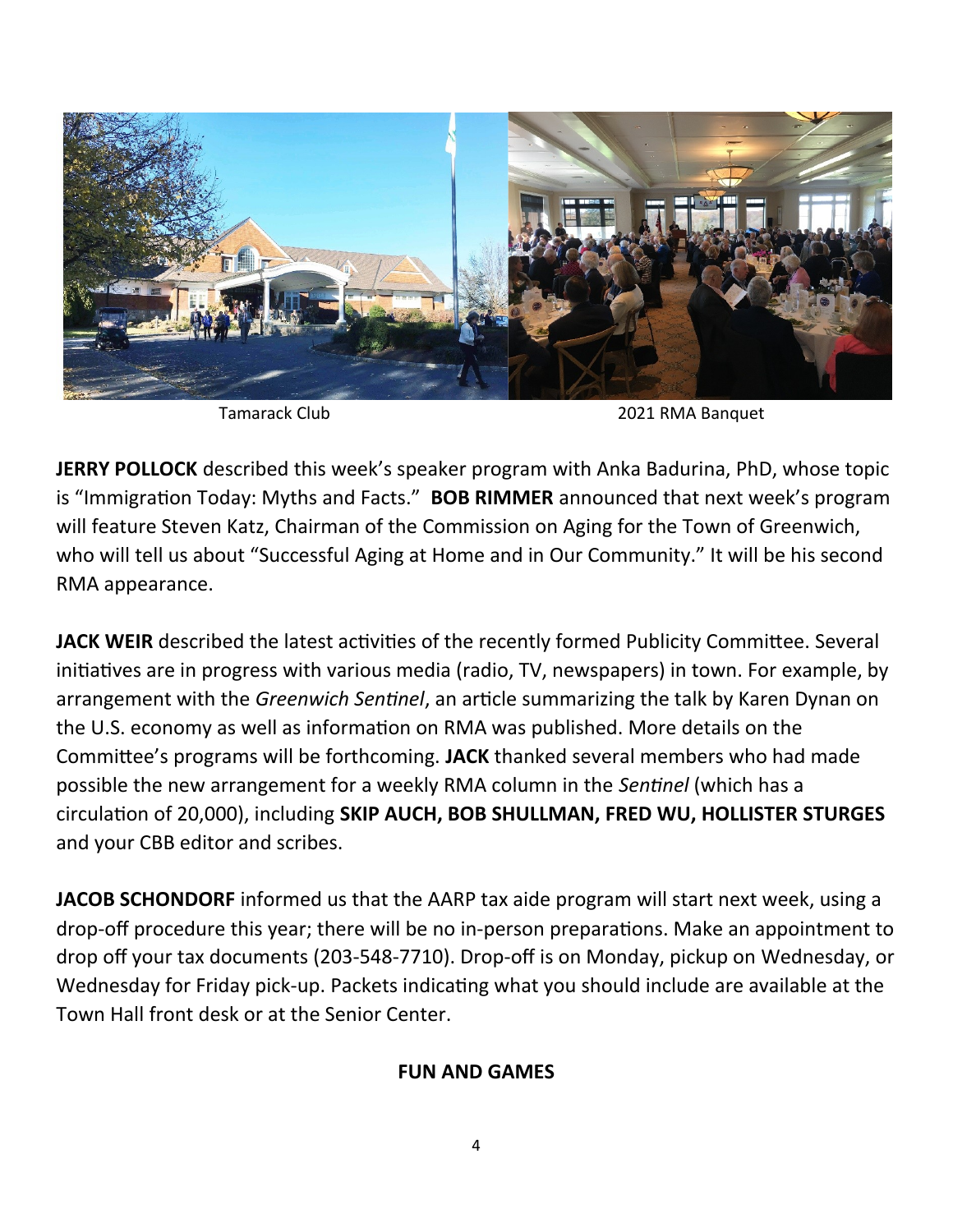- 1. **Pickleball:** No report for this week. Games will continue from 11 am until 1 pm at Christiano Field, weather permitting, of course. If you would like to be put on the mailing list announcing the weekly schedule, contact **MARK GEIMER** ([mark.geimer@gmail.com\)](mailto:mark.geimer@gmail.com).
- 2. **Walkers**: **TAD LARRABEE** gave no report for last Thursday; they were snowed out and it was too slippery for walking. Gee, they could have skied.
- 3. **Tai Chi**: **WILL MORRISON** told us that body balance is a vital health priority. Tai Chi improves your balance as studied at Harvard Medical School, and the Mayo and Cleveland Clinics. Classes are held on Mondays, 9:30 am at the First Congregational Church in Old Greenwich and on Zoom. Sign-up is required; contact WILL at [wdmorrison@gmail.com](mailto:wdmorrison@gmail.com) or through experiencetaichi.org. There is no charge but contributions are welcome.
- 4. **Bridge**: **ANDRE MAZUREK** reported that on January 19th, in-person games were played by **RON MURRAY** (1,780 points), **TONY COCCHI** (1,710), **CHARLEY LAND** (1,030) and **ED MASTOLONI** (960). Games played online with only two players on January 20<sup>th</sup> resulted in **ANDRE** scoring 6,160 points, including a slam for 1,370 points. **RON FRIEDMAN** had 1,160 points. Next week's in- person games will be at **ED MASTOLONI's** house, 10 Rincard Terrace, Greenwich, located off King Street just north of the Merritt Parkway. If interested in playing, contact **ANDRE** at [mazurek.a.j@gmail.com](mailto:mazurek.a.j@gmail.com).
- 5. **Hearts**: **ANDY HOLMES** described the games. On January 18th the foursome of **MICHAEL AMBROSINO, GRANT PERKINS, JOHN STANKUNIS** and **TOM HEALY** played four games online using the Trickster websites. **TOM** and **GRANT** each won two games. There were two moonshots, both by **TOM HEALY**. On January 25<sup>th</sup> the same foursome played five games. **JOHN** and **TOM** each won two games and **GRANT** won one. This time there were six moonshots – two by **TOM**, two by **JOHN** and one each by **GRANT** and **MICHAEL**. Last Wednesday, a different foursome of **JIM DEAN, JACK SWEGER, BOB SHULLMAN** and **ANDY HOLMES** played four games. **JIM** won two, **BOB** won one game as did **ANDY**. There were five moonshots, three by **JIM DEAN** and one each by **BOB** and **ANDY**.
- 6. **Tennis**: **ANDY HOLMES** served up the results from last Friday's session at the Old Greenwich Tennis Academy. Four matches were played. In the opening round, the winners on court one were **DON BREISMEISTER** and **PETER DODGE** and the winners on court two were **ART DELMHORST** and **BILL HOWLAND**. In the finals round, the winners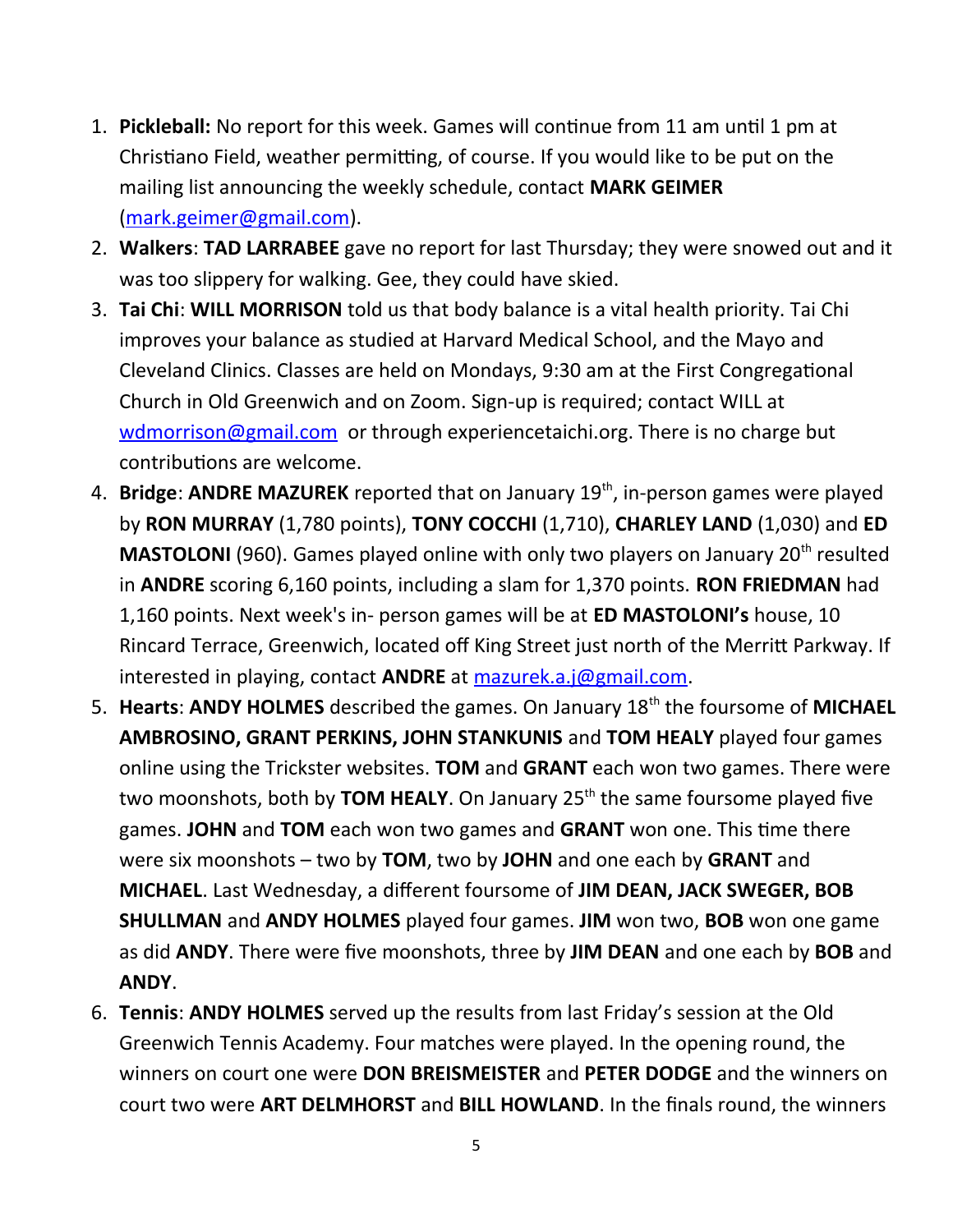on court one were **PETER DODGE** and **BILL HOWLAND**; on court two the winners were **PETER UHRY** and **JOHN KNIGHT**. This week's captain will be **ANDY HOLMES**.

**7. Platform (aka Paddle) Tennis**: **JOE MANCINELLI** reported that there were nine players on Tuesday. It was 36 degrees and overcast, which was perfect for platform tennis (no sun to distract). Players were rotated in and out so that everyone had an opportunity to play. The sport provides great exercise and sportsmanship; new players are always welcome. Come on Tuesday mornings at 10:00 am at the Loughlin Avenue Park courts.

#### **SPECIAL EVENTS**

No events are currently scheduled and any for the future will depend on the pandemic situation.

#### **SPEAKER PROGRAM**

**GERALD POLLACK** introduced Anka Badurina, PhD, the Executive Director of the non-profit Stamford organization Building One Community – Center for Immigrant Opportunity (B1C), an operation dedicated to advancing the successful integration of immigrants and their families. Since its inception, B1C has served over 13,100 immigrants from 112 different countries, providing free services that educate, employ, empower, and engage immigrants and the broader community. Programs offered include ELL (English Language Learner) programs, family and individual support services, immigration legal services, and workforce development programs. Her own experience has had an important influence on her dedicated work. Born in Venezuela, Anka is multilingual and has a deep understanding of diverse cultures, having lived in Venezuela, Mexico, the U.S., Canada, Japan, Spain, and the U.K. She has an undergraduate degree in modern languages, an MA in Commerce, and a PhD in cultural anthropology from Kyoto University. She addressed the following aspects of immigration: myths vs. facts; why migrants flee their home countries; immigrant situation in CT and Fairfield County; and the local reality. The myths were described as follows:

- Our parents and grandparents came to the U.S. legally
- Immigrants steal jobs from Americans
- They are a burden on our public benefits system
- They do not pay taxes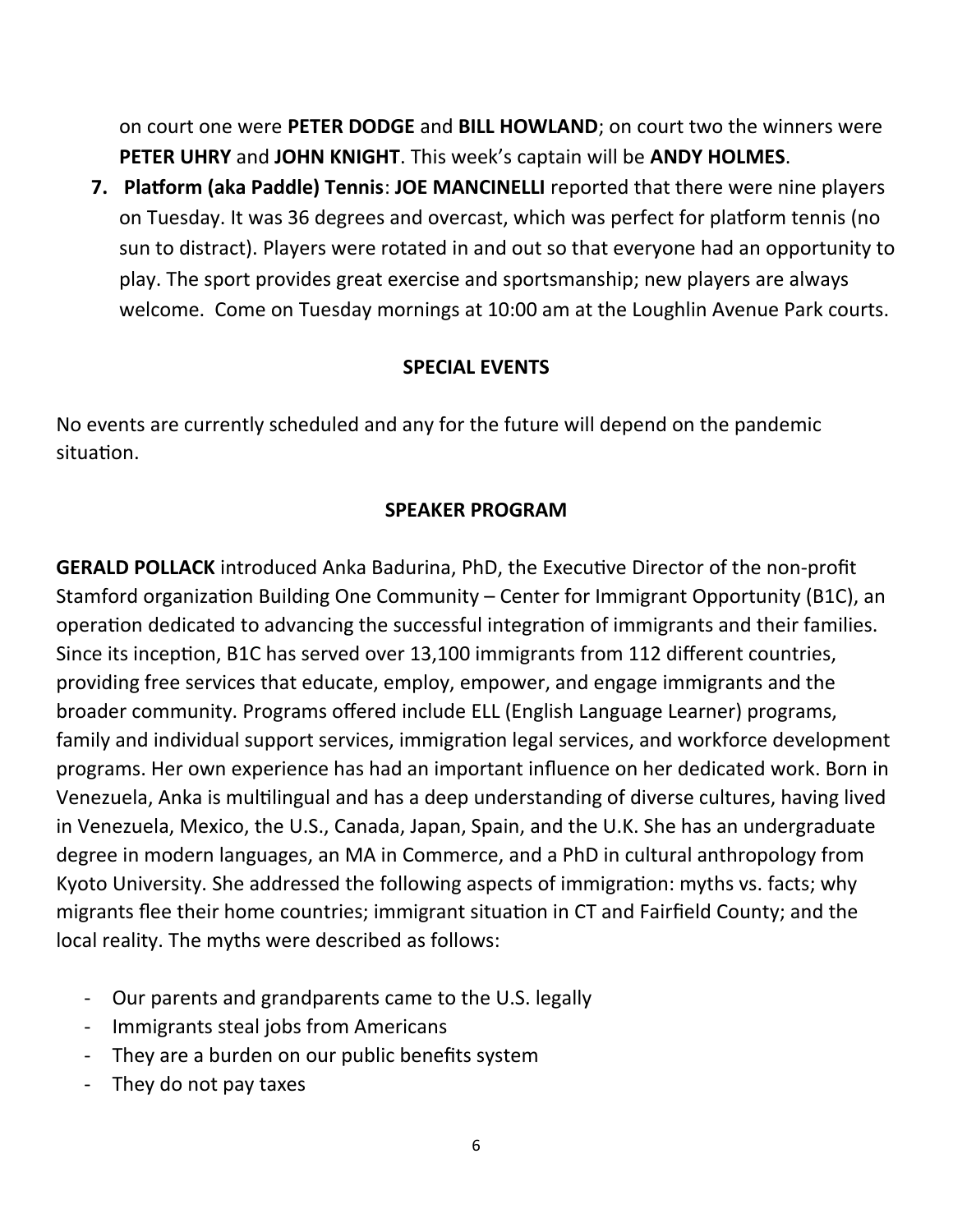Legal immigration is limited for approved work visas, family reunification, or humanitarian protection (asylum seekers). For the vast majority of immigrants, there is no easy legal pathway to enter and stay in the U.S. or to legalize their status when they are here. An example is the 640,000 people here under the DACA program (Deferred Action for Childhood Arrivals), still in limbo. There are an estimated 11 million undocumented immigrants in the U.S.; in 2016 they contributed 6.2 billion dollars to the economy. In 2018, 26% of the selfemployed were immigrants, contributing to innovation and entrepreneurship. Undocumented immigrants contribute more than 120 million dollars in taxes to Connecticut and more than 11 billion dollars to the U.S. Their net contribution to the Social Security system is 12 billion dollars per year. The number of immigrants has dropped by 30% compared to recent years, which has resulted in an estimated agricultural product crop loss in the U.S. of 70 million dollars. The total economic loss for lack of all immigrant workers is as much as 390 million dollars.

The proportion of foreign-born people in CT is 14% but is almost double that in Fairfield County, 27%. In Greenwich and Stamford, the proportions are 27.5% and 35%, respectively. One-quarter of immigrants in CT are children. Undocumented immigrants are NOT eligible for public benefits, such as Medicare and Medicaid. However, they can receive emergency medical care and education.

Migrants flee their home countries for the U.S. mainly because of pervasive violence (especially in Central America and Venezuela), lack of job opportunities, crushing poverty, and food insecurity for which climate change is an increasingly important factor. Smugglers (known as coyotes) who help people enter the U.S. illegally charge as much as \$10,000 per person. It is estimated that up to eight out of 10 women crossing the border are raped. Interestingly, more people are deported from Guatemala back to the countries they came from than the U.S. deports to Mexico.

In affluent areas such as Fairfield County, where one-half of Connecticut's undocumented people live, many service jobs are available. For example, in 2021, 15% of nurses were foreign born; the proportion for home health aides and other healthcare workers was 30%. As expected, there are many opportunities for landscape and gardening work in Fairfield County. Guatemala, Mexico, Brazil and Ecuador are the places of birth for most of the immigrants. In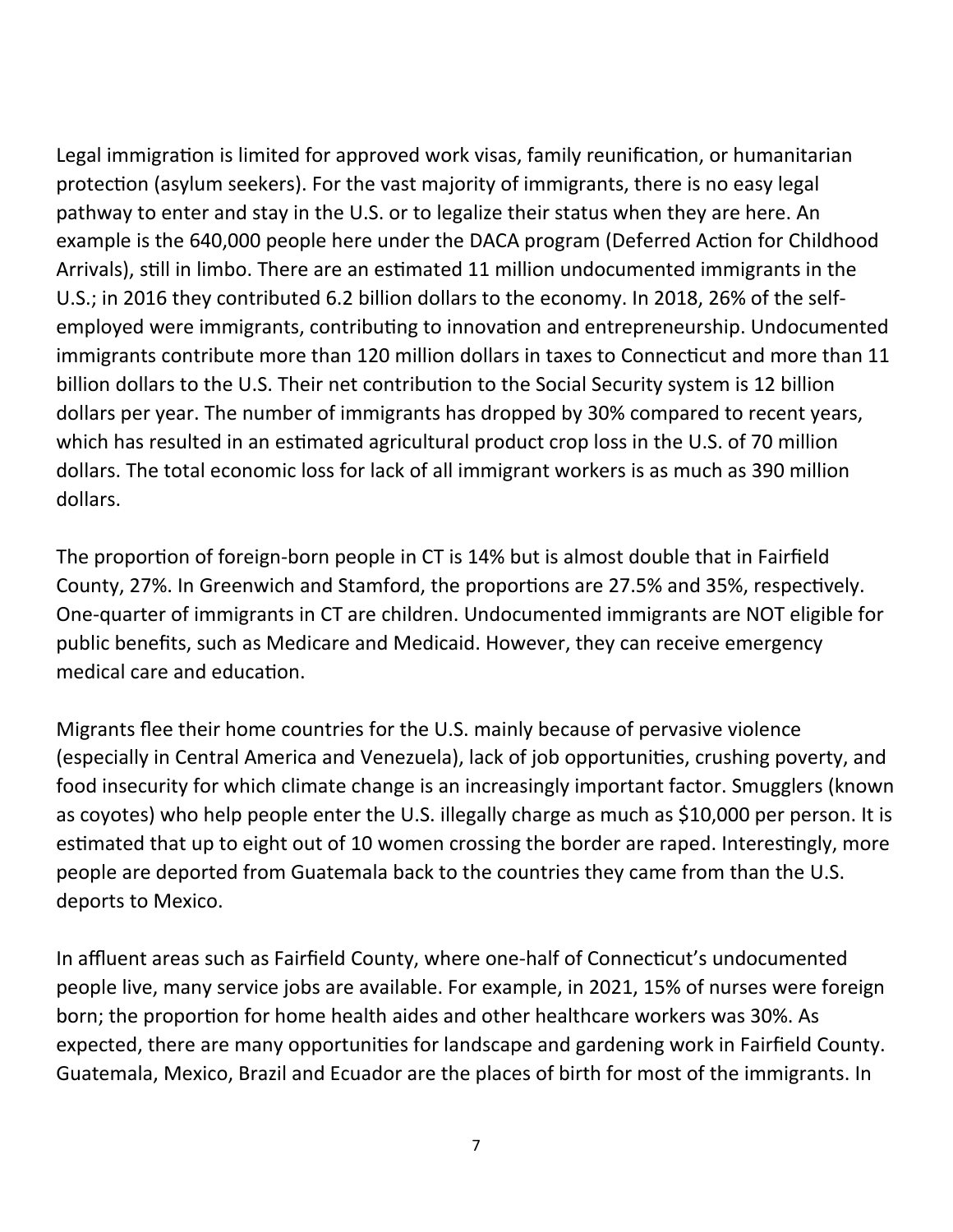terms of geographic region, 45% come from Mexico and Central America, compared to 10% from Asia. Of the 48,000 immigrants over the age of 16, 76% are employed.

B1C tries to help immigrants through the many challenges they face: language barrier, low literacy and education, families with members of mixed immigration status with the fear of deportation, often children or other family members left behind, lack of access to healthcare, need for legal representation, workplace abuses including unpaid wages, and lack of access to affordable housing. Covid-19 has had a disproportional effect with higher infection and hospitalization rates than other groups, partly due to overcrowded housing and the fact that many are among essential workers, almost none of whom can work from home.

Dr. Badurina mentioned that B1C will hold its ninth annual benefit breakfast on May 19, 2022. She also welcomed volunteers from the RMA. The privately funded organization has about 450 active volunteers (examples of their contributions are teaching English, acting as interpreters, and helping with an incubation program). For more information, see <https://building1community.org/>.

### **NEXT WEEK'S SPEAKER**

Steve Katz, Chairman of the Commission on Aging for the Town of Greenwich and who is cospearheading Greenwich's Age and Dementia Friendly certification initiative with the AARP, World Health Organization, and Dementia Friendly America, will speak on "Successfully Aging at Home and in Our Community."

#### **SPECIAL FEATURE**

Past President **PETE UHRY** has asked that we include a few "historical" RMA pictures, with a question of the week. How many of these past presidents can you identify? (Hint: some are still active… and talking!)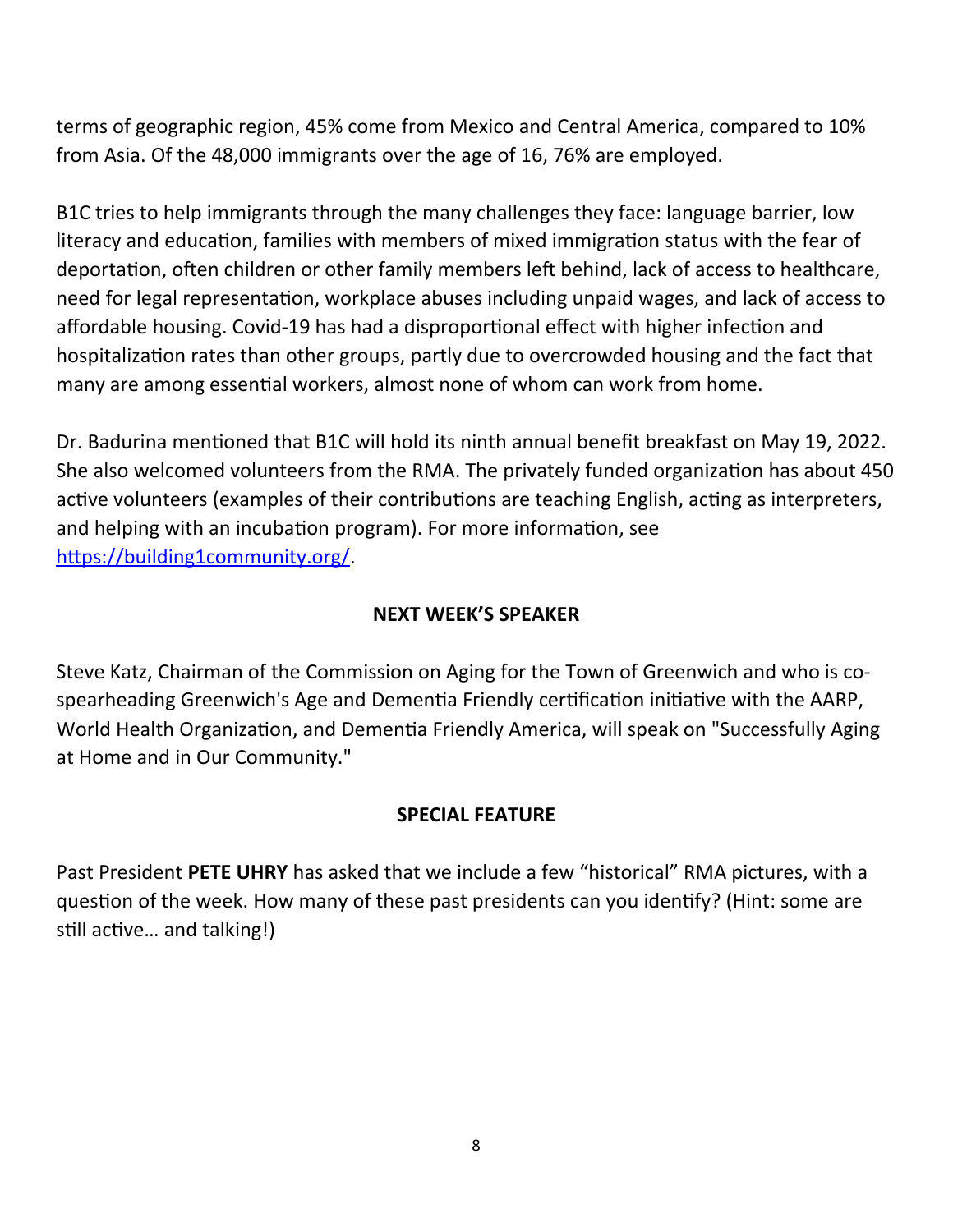

Do you have any pictures of past RMA activities?

# **IMPORTANT REMINDERS**

**TO CBB CONTRIBUTORS:** Scribe for the next meeting, on February 2, will be **→AV RIVEL←**. Please send a copy of any remarks you want included in the CBB to  $\frac{\text{av@rivels.org}}{\text{av@rivels.org}}$ .

**ALL MEMBERS**: Do not forget to report all your inside and outside volunteer hours to **JOHN FEBLES** at [jfebles13@gmail.com.](mailto:jfebles13@gmail.com)

**ALL MEMBERS**: The CBB Team works every week to write and publish an informative and concise bulletin for our members' enjoyment. We welcome new members to join the CBB Team. Please contact **TIM BROOKS** at **throo@aol.com** if you are interested.